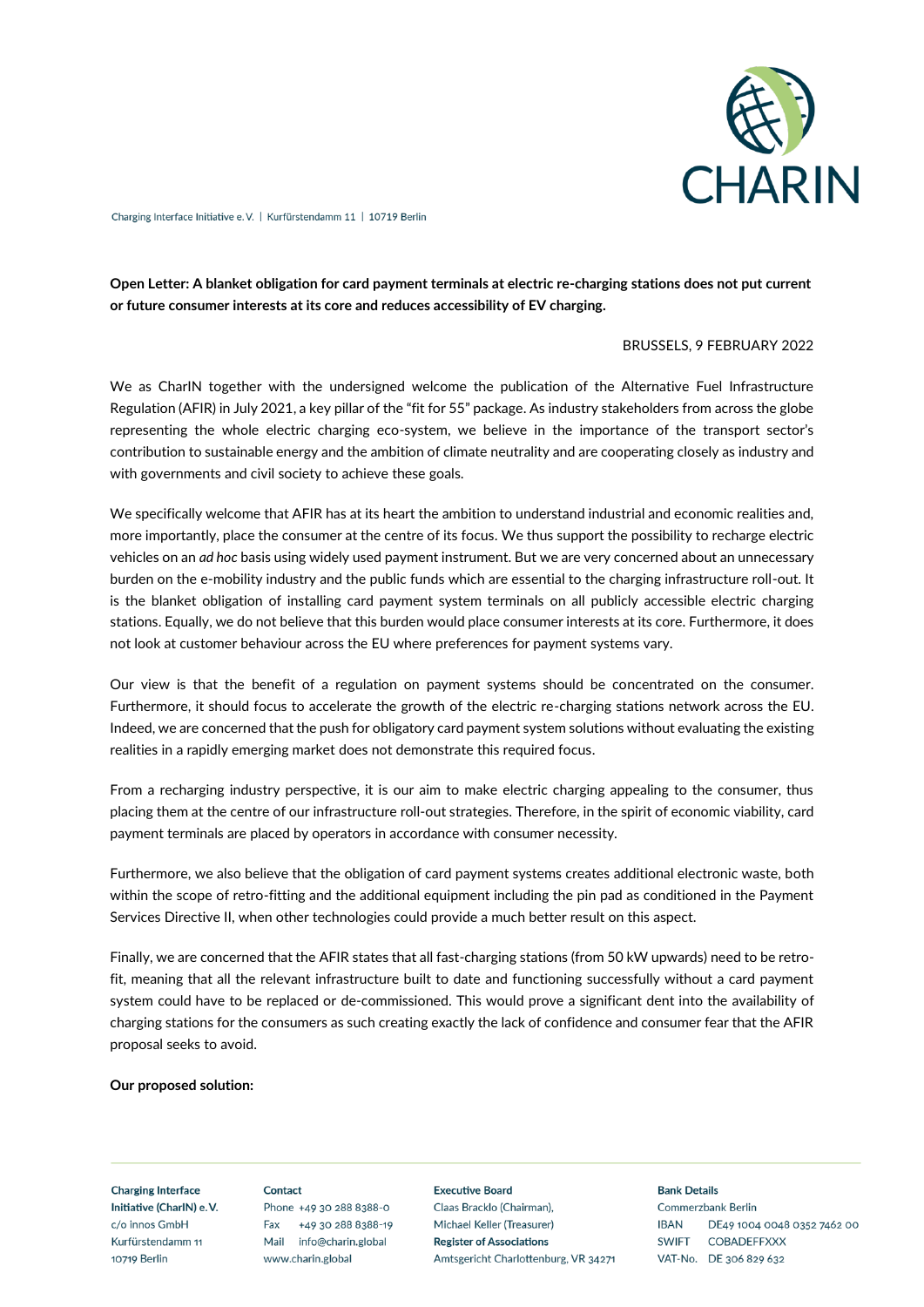

AFIR will potentially come into force earliest at the end of 2022. With the review of AFIR set for end-2026, we see an opportunity for the European Commission to evaluate where the EU can further provide its support for the rollout by evaluating data of relevant consumer behaviour vs availabilities within that period. Until then, **we suggest a moratorium of the obligation for card-payment terminals as set out in Article 5 of the AFIR proposal, to be further evaluated in 2026.**

AFIR also proposes that relevant Member State regulatory authorities assess by mid-2024 (and every three years thereafter) the deployment and operation of recharging stations with a view of providing "recommendations in terms of type, supporting technology and geographical distribution in order to facilitate the ability of users to integrate their electric vehicles in the system.<sup>1</sup>" We believe this milestone together with reports by industry on market uptake statistics in relation to availability of payment systems will provide the basis for a more complete picture for decisions to be made in 2026.

On behalf of:



 $1$  Article 14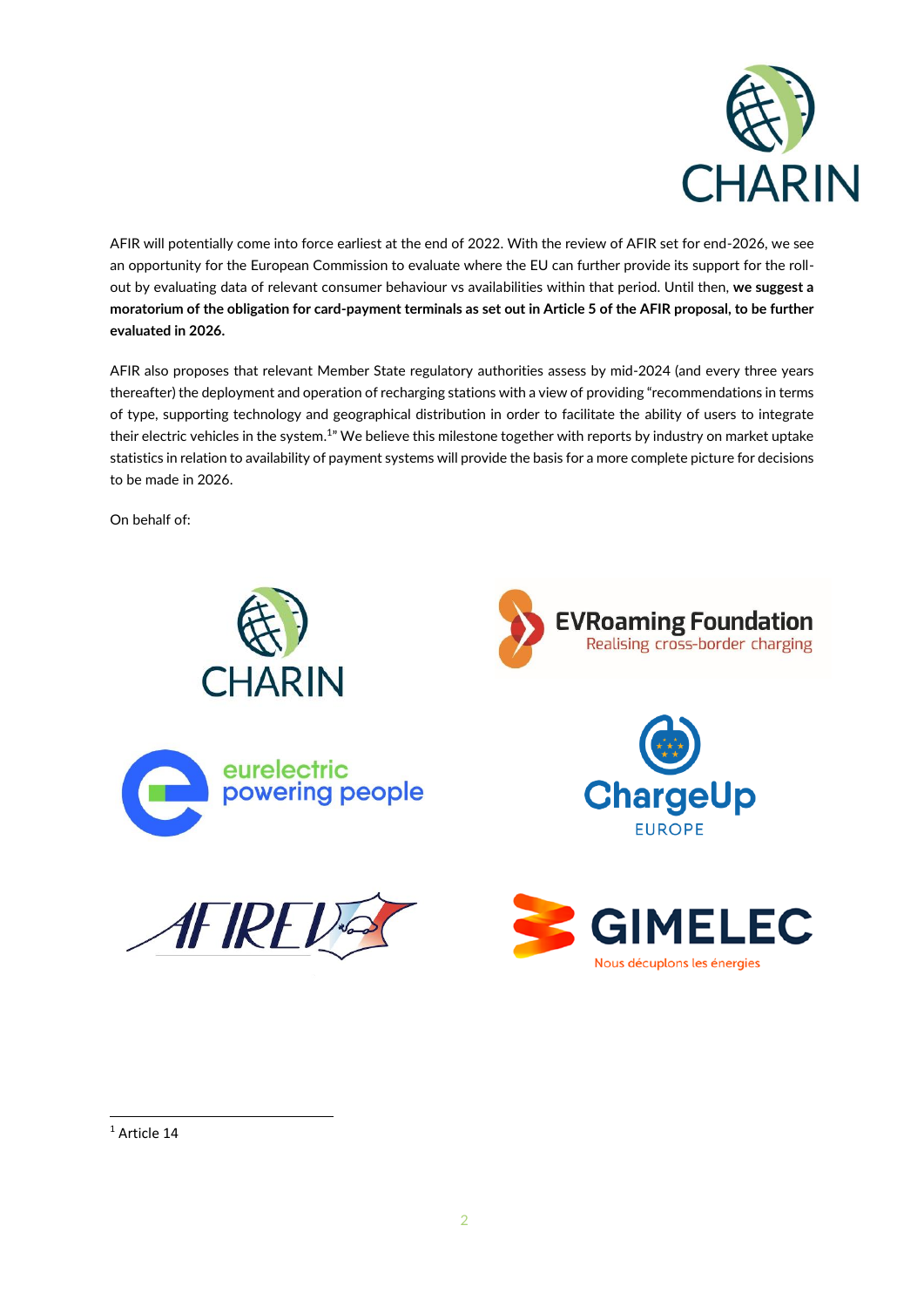

## **ANNEX I – THE COSTS OF A BLANKET OBLIGATION**

### **Limiting availability and increasing costs**

From an industry perspective, it is our aim, as much as the European Commission AFIR proposal to make electric charging appealing to the consumer, thus placing them at the centre of our infrastructure roll-out strategies. We are, in Europe, but also across the globe at critical cross-roads where significant investments need to be answered by positive consumer response. This is a key element to AFIR's first objective of *"ensuring minimum infrastructure to support the required uptake of alternative fuel vehicles across all transport modes and in all EU Member States to meet the EU's climate objectives*".

Consumer behaviour is something very fragile, which is currently very visible when it comes to the choices being made when purchasing a vehicle or choosing a transportation mode. Consumer choice can be determined by price, availability, necessity, belief in one's contribution to society, or to the planet. Usually, it only takes one of these elements to fall away and the relationship between investment and consumer response breaks.

Proponents of an obligatory installation of card payment systems at charging terminals for ad-hoc charging argue that it is important to make card payment systems available in the first place to guarantee availability. We believe it completely counters the logic of increasing availability. Installing card payment terminals and the necessary pin pad (due to the requirements of the Payment Services Directive II) limits the investment capacity of market actors and thus the means to pursue ambitious charging infrastructure roll-out plans. Card terminals as well are sensitive to failures and degradation and decrease availability.

In light of additional retro-fitting obligations for fast-charging stations, Article 5 stipulates that "from 1 January 2027 onwards, operators of recharging stations shall ensure that all publicly accessible recharging stations with a power output equal to or more than 50 kW operated by them comply with the requirement" of an obligatory card payment system. In light of the point made above, all the relevant infrastructure built to date and functioning successfully without a card payment system could have to be replaced or de-commissioned. This would prove a significant dent into the availability of recharging stations for the consumers as such creating exactly the lack of confidence and consumer fear that the AFIR proposal seeks to avoid.

Furthermore, the increasing costs for charging infrastructure implies a transfer thereof, which in these cases would imply that either the consumer and public funds (see further below) would carry the burden.

We understand that the Commission proposal assumes that the obligation of card payment systems would provide a coverage of all actual and potential customers of electric charging. Nonetheless, it is the electric charging infrastructure as a whole including recharging station operators that understand this necessity and how to adapt best to what consumers need. No matter whether at a highway or a remote area, understanding the relevance and services required by customers lies at the heart of making the expensive decision of setting up infrastructure in the first place.

#### **A waste of public and private funds**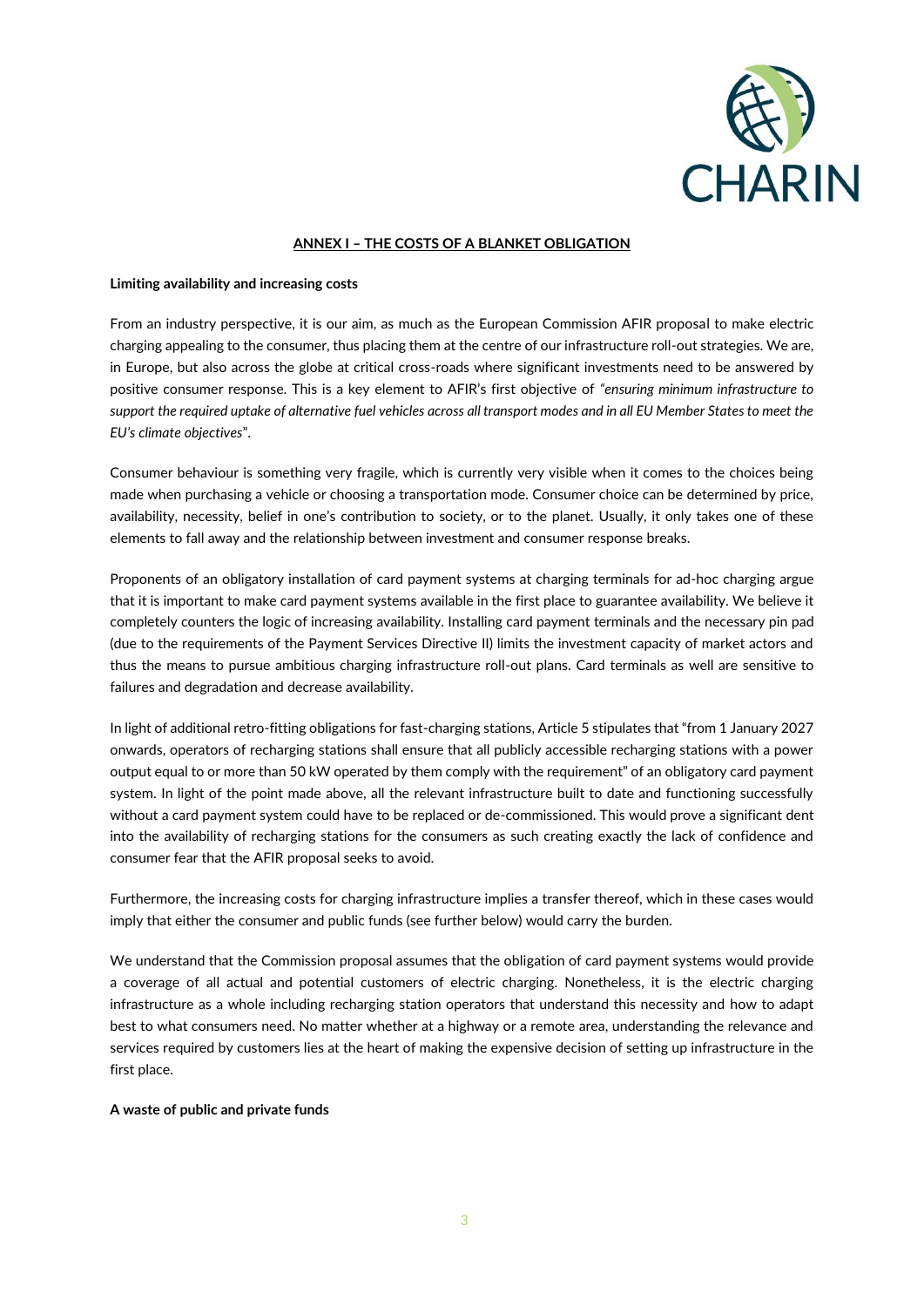

We estimate a cost of approximately EUR 1000 per basic card payment terminal and approximately EUR 70 per year necessary for hardware maintenance. Additional costs also concern software maintenance and fee structures for licensing, as well as transaction fees. Several Member States also require that paper receipts are provided for card payments which involves printing and paper.

In terms of re-fitting, the above costs do not take into account the materials for refitting the shell and internal electronics of existing stations or setting up specific external pillars so as to avoid an extensive refurbishment of the charging station itself. Some of the co-signers also estimate that a bulk of the costs involve wage costs of EUR 850 per refitting a charging station which also excludes transportation costs.

With EU and national budgets set to support the roll-out of charging stations, an allocation of the budget to these costs would be an unnecessary burden. These unnecessary costs which would benefit payment terminal system manufacturers, could instead be used to incentivise SMEs such as small shops to install charging stations at their business.

Another concern raised by the co-signers is the problems of realising transactions by debit and credit cards and the limited security of receiving payments. Very often transactions take too long and come at an extra back-office cost which are not inherent to other forms of payments. This implies a change in the business model as there is a move from a business-to-business reality to business-to-consumer engagement which results in additional financial transactions for recharging station operators. Furthermore, there have been indications of cases where customers negate having used their payment card which has translated into transactions being cancelled whilst the costs of back-office administration remaining.

#### **Misunderstanding payment market realities**

In light of the experiences of the undersigned, we would like to highlight the following payment market realities:

- As a matter of fact, today *ad hoc* charging processes account approximately only for 5 percent of charging processes with 95 percent of customers charging with mobility service provider contract using an app, a charging card or automatic authentication.
- Today, our sector experiences that the already minority share of ad hoc charging made through debit cards is steadily decreasing. The remaining (majority) of the transactions are covered by other solutions such as web-based ones and QR codes.
- Credit card payments are already possible via web-based systems (which are often exempt from charges), the availability of which is drastically expanding due to high market acceptance.
- Having said this, there are varying preferences for payment systems across the EU's Member States. Providing a blanket obligation across the EU for card payment does not take this reality into account.
- Co-signers of this letter have also indicated that card payment terminals have been taken down because there has been minimal or no usage of thereof as such only incurring unnecessary costs.

#### **Countering environmental sustainability**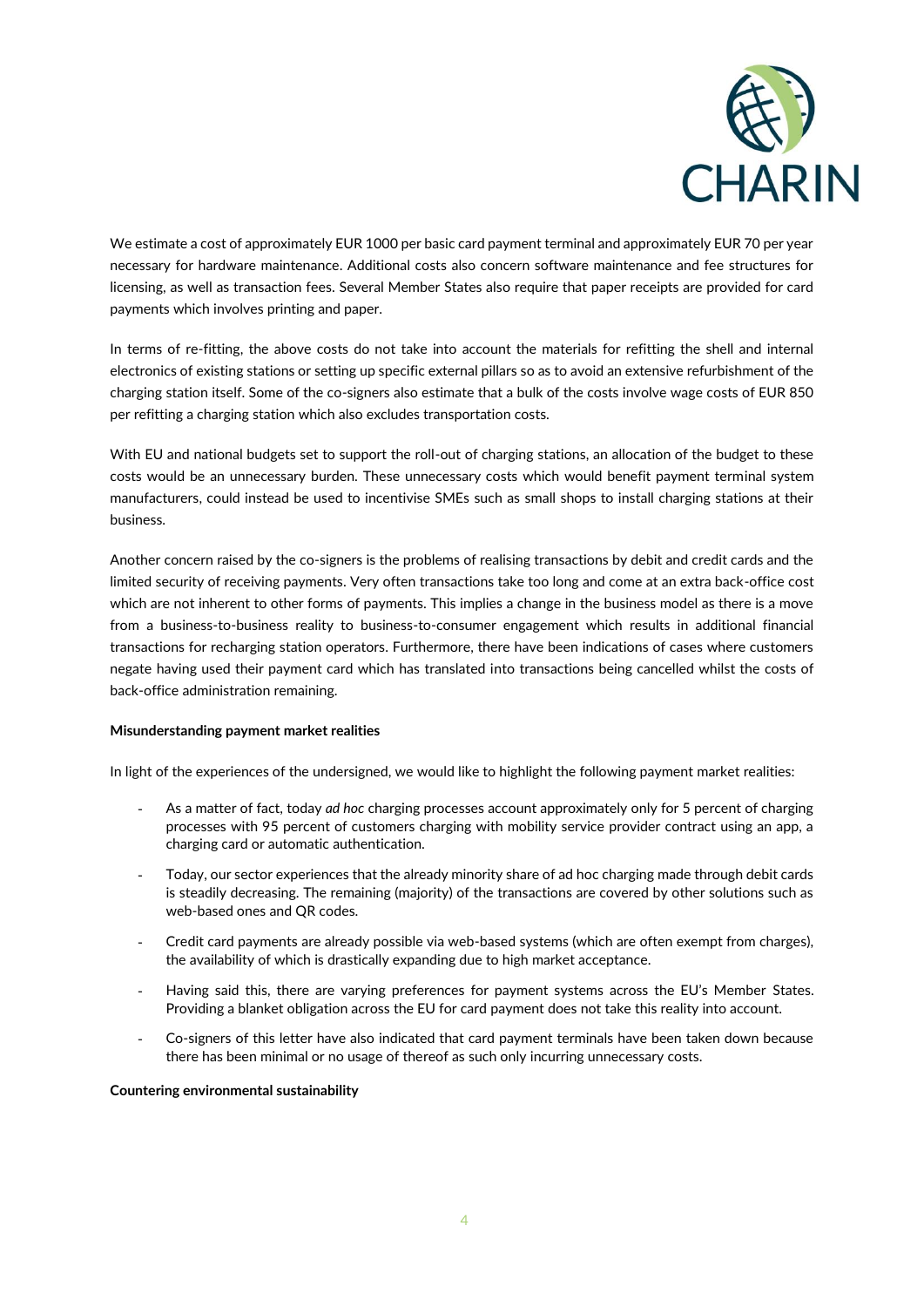

The instalment of hardware equipment for card payments requires several components, which can on average be seen as including a polycarbonate casing, LCD screen, keypad (either rubber, metal or a touch screen), power supply, printing paper, and internal electrical components such as the printed circuit board and integrated circuits.<sup>2</sup> Many of these materials do not enter a recycling facility. Furthermore, in terms of retro-fitting, to avoid a potential unnecessary change of the of the terminal's protective shell on which the card payment facility would be placed, an external body or pillar might need to be applied. With a decrease in the use of card payment systems, much of the equipment will become obsolete before it reaches its full life span.

Furthermore, guaranteeing that card payment terminals remain online such as to update software regularly, electricity is used to keep the card payment system in permanent standby.

# **Taking a step back from the digital agenda**

Furthermore, in light of the EU's importance placed on digitalisation across the continent, it seems paradoxical to invest in technology which inhibits trends thereto. It should certainly also not be forgotten that digital solutions such as a mobile app or a mobile website exempt from charges are able to provide the whole eco-system of information for a consumer to make the best choice. This includes prices transparency, charging station search, route planning, monitoring of the charging processes, charging history, reservations, etc.

# **Inhibiting smaller and the "unseen" players as key contributors to infrastructure roll-out which undermines the democratisation of public charging**

The roll-out and operation itself of infrastructure could be inhibited in light of smaller industry players (including SMEs such as shops) on the basis of the business decisions that would spell out that "it might just not be worthwhile". It should be kept in mind that the installation of charging stations at small shops, especially in rural areas increase consumer confidence and support local business. The cost of obliging card payment terminals for the one or two charging points instead of allowing an adaptation according to local consumer behaviour is not a viable business case.

Other players that should not be forgotten include portable charging stations which are essentially made up of a large battery and a plug; something increasingly popular for fair grounds, *ad hoc* parking lots for football matches, or remote camping grounds. Therefore, the necessary investment and enthusiasm to contribute to the roll-out could very well be wasted.

<sup>&</sup>lt;sup>2</sup> De Nederlandsche Bank, Evaluating the environmental impact of debit card payments. Link: https://www.dnb.nl/media/a3sk2oob/574evaluating-the-environmental-impact-of-debit-card-payments.pdf